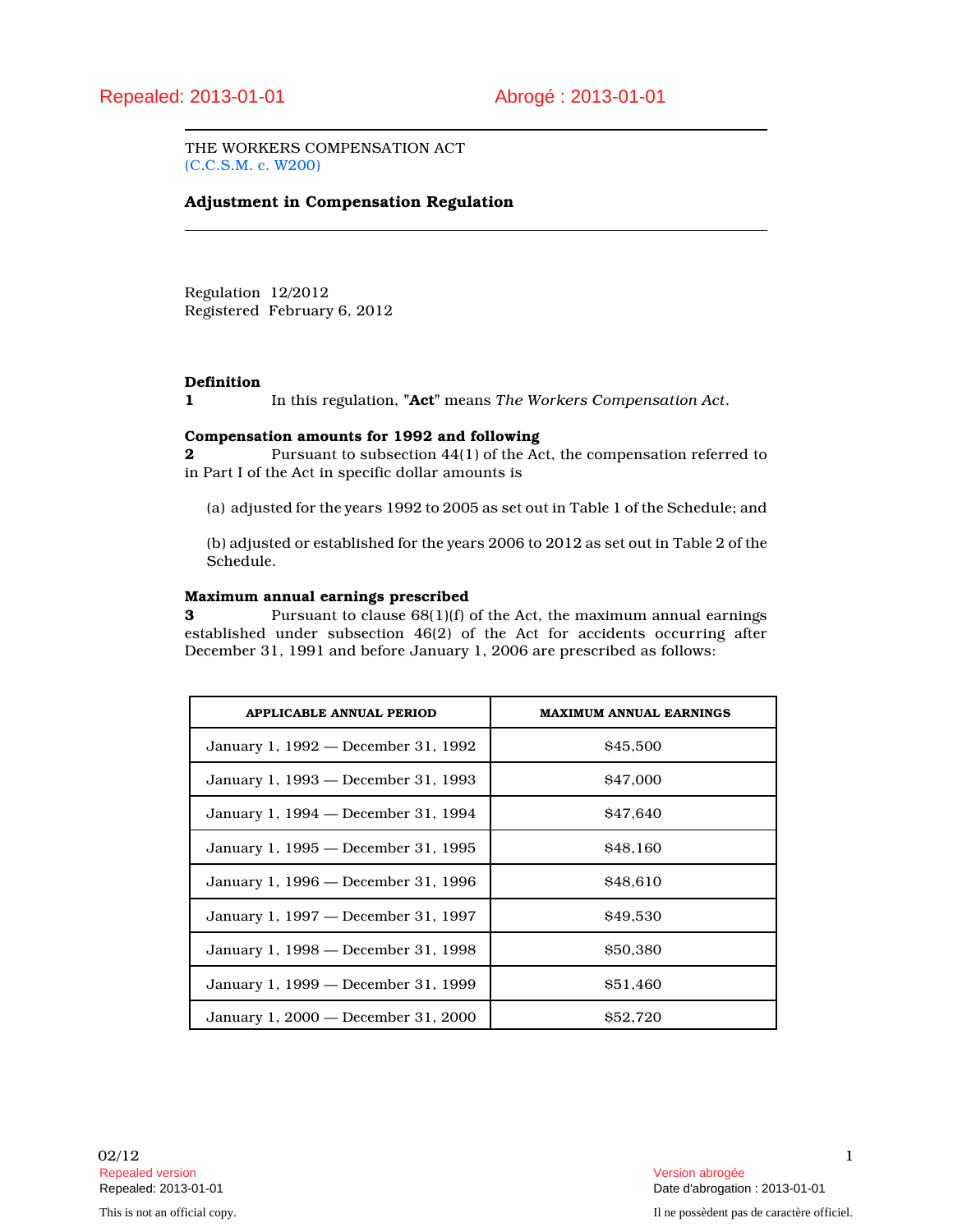| <b>APPLICABLE ANNUAL PERIOD</b>     | <b>MAXIMUM ANNUAL EARNINGS</b> |
|-------------------------------------|--------------------------------|
| January 1, 2001 — December 31, 2001 | \$53,510                       |
| January 1, 2002 — December 31, 2002 | \$54,590                       |
| January 1, 2003 — December 31, 2003 | \$55,620                       |
| January 1, 2004 — December 31, 2004 | \$56,310                       |
| January 1, 2005 — December 31, 2005 | \$58,260                       |
| January 1, 2006 — December 31, 2006 | \$60,490                       |
| January 1, 2007 — December 31, 2007 | \$62,050                       |
| January 1, 2008 — December 31, 2008 | <b>S64.200</b>                 |
| January 1, 2009 — December 31, 2009 | \$66,700                       |
| January 1, 2010 — December 31, 2010 | \$68,280                       |
| January 1, 2011 — December 31, 2011 | <b>\$69,840</b>                |
| January 1, 2012 — December 31, 2012 | S <sub>7</sub> 1.950           |

# **Repeal**

**4** The *Adjustment in Compensation Regulation*, Manitoba Regulation 171/2010, is repealed.

### **Coming into force**

**5(1)** This regulation, except for section 2, comes into force on January 1, 2012 or on registration, whichever is later.

**5(2)** Pursuant to subsection 44(3) of the Act, section 2 comes into force on January 1, 2012.

November 1, 2011 **The Workers Compensation Board:** 1 novembre 2011

Michael D. Werier Chairperson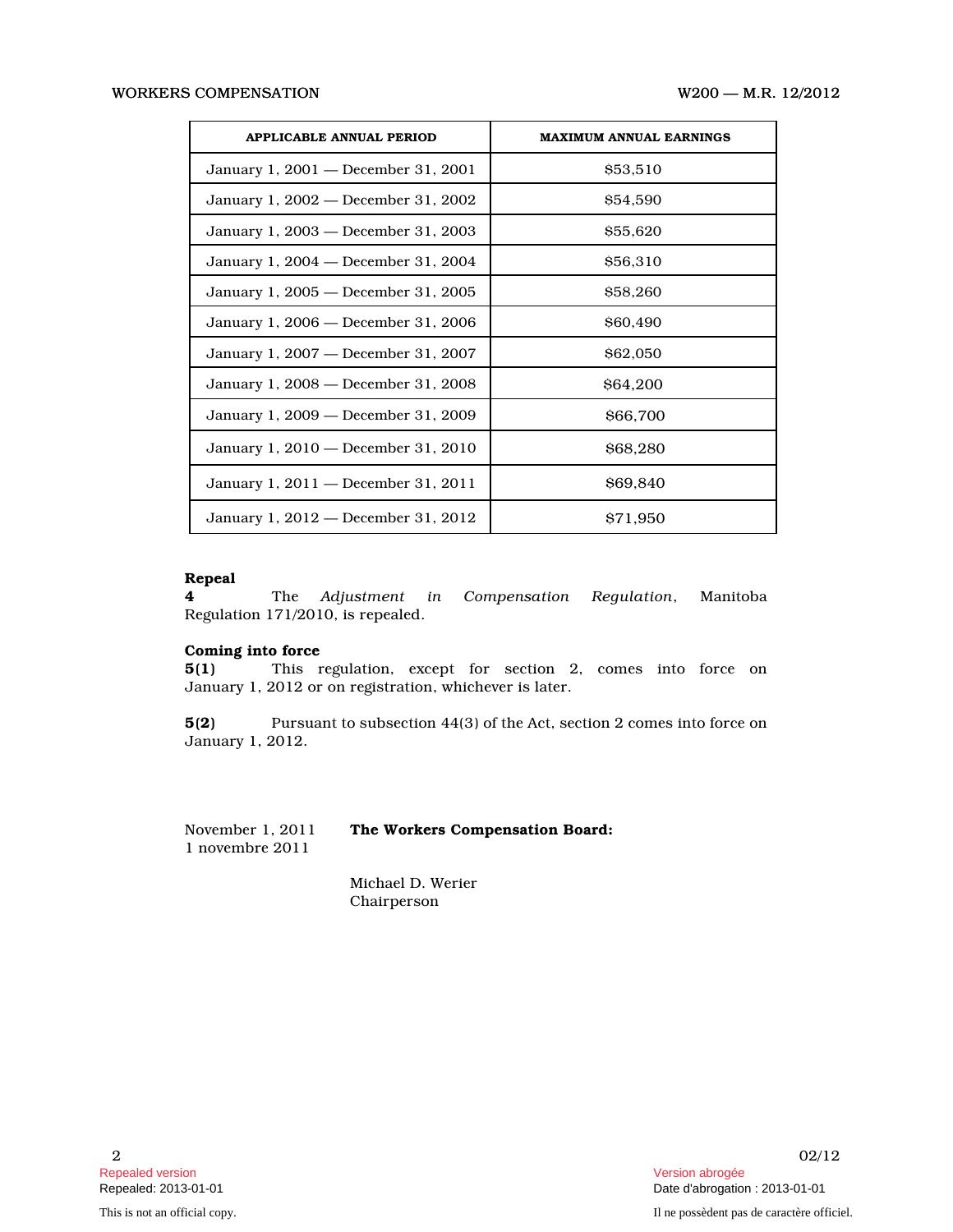### **SCHEDULE** (section 2)

### COMPENSATION AMOUNTS

### **Legend**

- **1** In Tables 1 and 2, the benefit types are as follows:
	- A Death benefit, as provided for in subsection 28(2) of the Act;
	- B Fatal lump sum payment, as provided for in subclause 29(1)(a)(i) of the Act;
	- C Child's monthly payment, as provided for in clause  $29(1)(b)$  of the Act;
	- D Child's monthly payment (18 years or over and in school), as provided for in clause 29(1)(c) of the Act;
	- E Orphan's monthly payment, as provided for in clause 29(1)(d) of the Act;
	- F Other dependants' monthly payments, as provided for in clause  $29(1)(e)$  of the Act;
	- G Minimum fatal lump sum payment, as provided for in subsection 29(2) of the Act, as the Act read immediately before the coming into force of *The Workers Compensation Amendment Act*, S.M. 2005, c. 17;
	- H Monthly limit for children, as provided for in subsection 31(1) of the Act;
	- I Monthly limit for dependants, as provided for in subsection 31(2) of the Act;
	- J Impairment lump sum payment, as provided for in clause 38(2)(a) of the Act, as the Act read immediately before the coming into force of *The Workers Compensation Act*, S.M. 2005, c. 17;
	- K Impairment lump sum payment, as provided for in clauses 38(2)(b) and (c) of the Act, as the Act read immediately before the coming into force of *The Workers Compensation Amendment Act*, S.M. 2005, c. 17;
	- L Impairment lump sum payment, less than 30%, as provided for in clause 38(2)(a) of the Act;
	- M Impairment lump sum payment, 30% or greater, as provided for in clause 38(2)(b) of the Act.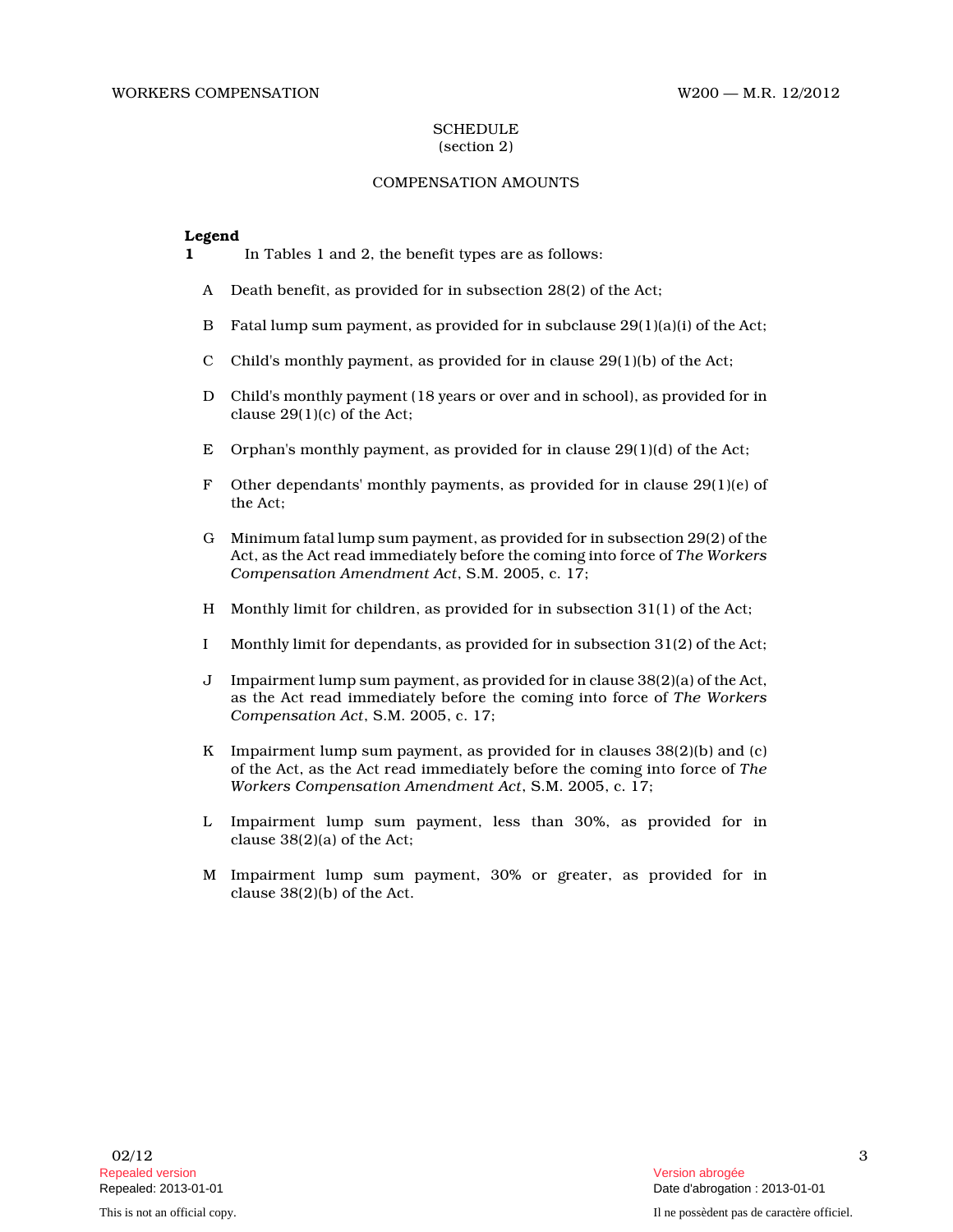### WORKERS COMPENSATION W200 — M.R. 12/2012

| <b>Benefit</b><br><b>Type</b> | A       | $\bf{B}$ | $\mathbf{C}$ | D     | E     | F                               | $\bf G$  | $\mathbf H$ | $\mathbf I$ | J            | $\mathbf K$ |
|-------------------------------|---------|----------|--------------|-------|-------|---------------------------------|----------|-------------|-------------|--------------|-------------|
| Year                          |         |          |              |       |       |                                 |          |             |             |              |             |
| 1992                          | \$5,000 | \$45,500 | \$250        | \$250 | \$500 | \$250 (each)<br>\$1,000 (total) | \$27,500 | \$1,000     | \$2,000     | \$500        | \$1,000     |
| 1993                          | \$5,160 | \$47,000 | \$260        | \$260 | \$520 | \$260 (each)<br>\$1,030 (total) | \$28,410 | \$1,030     | \$2,070     | \$520        | \$1,030     |
| 1994                          | \$5,240 | \$47,640 | \$260        | \$260 | \$520 | \$260 (each)<br>\$1,050 (total) | \$28,800 | \$1,050     | \$2,090     | \$520        | \$1,050     |
| 1995                          | \$5,290 | \$48,160 | \$260        | \$260 | \$530 | \$260 (each)<br>\$1,060 (total) | \$29,110 | \$1,060     | \$2,120     | \$530        | \$1,060     |
| 1996                          | \$5,340 | \$48,610 | \$270        | \$270 | \$530 | \$270 (each)<br>\$1,070 (total) | \$29,380 | \$1,070     | \$2,140     | \$530        | \$1,070     |
| 1997                          | \$5,440 | \$49,530 | \$270        | \$270 | \$540 | \$270 (each)<br>\$1,090 (total) | \$29,930 | \$1,090     | \$2,180     | \$540        | \$1,090     |
| 1998                          | \$5,540 | \$50,380 | \$280        | \$280 | \$550 | \$280 (each)<br>\$1,110 (total) | \$30,450 | \$1,110     | \$2,210     | \$550        | \$1,110     |
| 1999                          | \$5,660 | \$51,460 | \$280        | \$280 | \$570 | \$280 (each)<br>\$1,130 (total) | \$31,100 | \$1,130     | \$2,260     | \$570        | \$1,130     |
| 2000                          | \$5,790 | \$52,720 | \$290        | \$290 | \$580 | \$290 (each)<br>\$1,160 (total) | \$31,870 | \$1,160     | \$2,320     | \$580        | \$1,160     |
| 2001                          | \$5,880 | \$53,510 | \$290        | \$290 | \$590 | \$290 (each)<br>\$1,180 (total) | \$32,340 | \$1,180     | \$2,350     | \$590        | \$1,180     |
| 2002                          | \$6,000 | \$54,590 | \$300        | \$300 | \$600 | \$300 (each)<br>\$1,200 (total) | \$32,990 | \$1,200     | \$2,400     | \$600        | \$1,200     |
| 2003                          | \$6,110 | \$55,620 | \$310        | \$310 | \$610 | \$310 (each)<br>\$1,220 (total) | \$33,610 | \$1,220     | \$2,440     | <b>\$610</b> | \$1,220     |
| 2004                          | \$6,190 | \$56,310 | \$310        | \$310 | \$620 | \$310 (each)<br>\$1,240 (total) | \$34,030 | \$1,240     | \$2,480     | \$620        | \$1,240     |
| 2005                          | \$6,400 | \$58,260 | \$320        | \$320 | \$640 | \$320 (each)<br>\$1,280 (total) | \$35,210 | \$1,280     | \$2,560     | \$640        | \$1,280     |